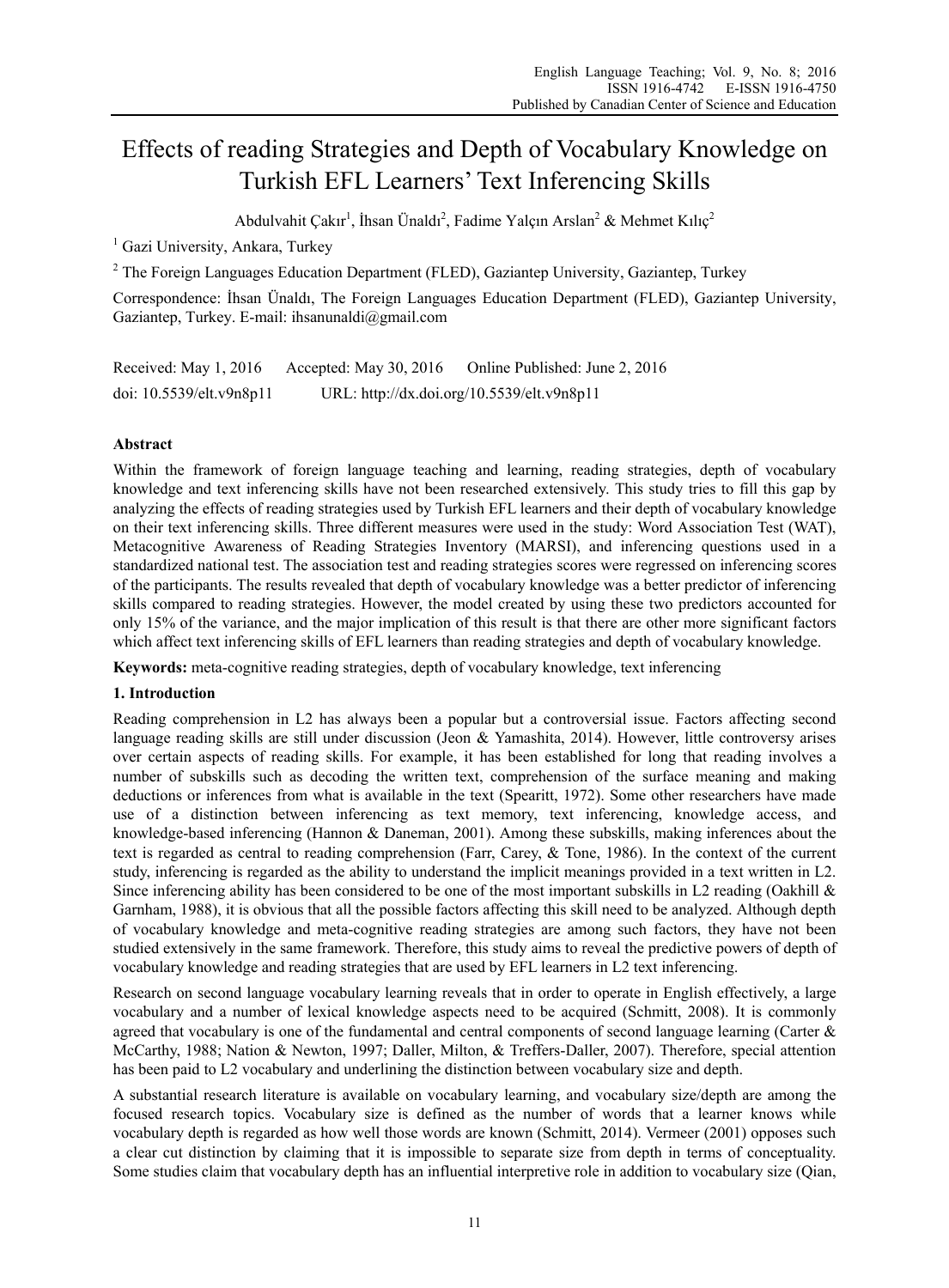1999, 2000). Dealing with size and depth needs to take into consideration not only lexical knowledge but also word associations. However, associations alone are not enough to explain everything about vocabulary depth. Schmitt (2008) asserts that besides a great number of lexical items, a learner also needs to know a great deal about each item so as to use them efficiently.

Conceptualizing the size of vocabulary knowledge is clear-cut when compared to vocabulary depth. Vocabulary size, as stated above, refers to the number of lexical items that are known and it can be reflected in the operation of form-meaning links, whereas vocabulary depth is regarded as a more complicated component as its conceptualization depends on some sophisticated measures (collocation, derivative forms and polysemous meaning senses). Besides, Nation (2001) claims that two kinds of vocabulary learning approaches should be adopted in order to increase exposure to vocabulary: intentional and incidental learning, corresponding roughly to the size of vocabulary knowledge and vocabulary depth respectively. Some of the aspects, like form and meaning, seem to be appropriate for intentional learning; some others, like contextualized aspects, e.g., collocations, are not quite suitable for explicit teaching.

The ways to conceptualize vocabulary depth are not independent; rather they are interrelated and interdependent. Although it is not easy to measure size or depth due to their complexity, vocabulary depth could be measured by dividing it into separate components or aspects because it is too broad a construct to be measured as one component. One of the most essential points about depth and size relates to how each of them is conceptualized and measured (Schmitt, 2014).

Some types of word knowledge are suitable for intentional study (e.g., form and meaning) while some others should be dealt with in the contextual use (e.g., register constraints and frequency). The types of word knowledge such as meaning and form are mastered earlier than the implicit types such as collocations and register that need to be used in various contexts (Ellis, 2012). Although form is generally acquired through exposure, it is important to focus on it centrally in vocabulary exercises because knowledge of form aids other aspects of vocabulary learning. It is also important to note that, if form is being addressed in the classroom, it should be done with a direct focus and not just as a side-note to meaning (Schmitt, 2008). According to Barcroft (2002) learning word forms may be problematic, so learning can be facilitated by providing a simple link between meaning and form. After form and meaning have been learned, more contextualized word knowledge may be achieved. For intentional learning to take place, words and word phrases must be taught explicitly, for explicit instruction results in greater and faster gains towards mastery in production.

Data from three studies by Laufer (2005) reveal that intentional learning yields better results than incidental learning. Research on vocabulary learning has suggested many useful principles for establishing learning tasks. First, it is essential to maximize learners' engagement with the target lexicon and to provide learners with as many opportunities as possible for repeated exposure. Nation (1990) suggests recycling the previously studied words instead of teaching new words all the time. Unless a recently learnt vocabulary is recycled systematically, forgetting it is inevitable.

In order to investigate to what extent form and meaning are different constructs and the degree to which they are linked to each other, Laufer and Paribakht (1998) used two tests, the Vocabulary Levels Test to measure form recognition size and the Productive Vocabulary Levels Test to measure form recall size. Overall, they concluded that when the frequency level increases, the recognition-recall gap decreases. This means that the correlation between recognition and recall will be strong, which indicates that the mastery of recognition and recall will be met in the high frequency level.

In one study carried out by Meara, Lightbown and Halter (1997), a greater lexical organization is seen essential for developing depth of vocabulary knowledge. Those items that need to be used in a contextual manner are regarded as productive while form and meaning stay in the receptive level (Meara et al., 1997). Another important point about depth conceptualization is how learners make use of lexical items. To answer this question, a distinction is commonly made between receptive and productive mastery of lexical items. Being able to comprehend lexical items during listening and reading is receptive. However, the ability to produce these items during speaking and writing is productive. Productive mastery is regarded as more complex or progressive because more lexical knowledge elements are involved. Moreover, most of these elements are contextual and they need more time to develop.

## *1.1 Vocabulary Size and Depth*

Various ways have been used to conceptualize the knowledge of vocabulary size and depth (see Bardakçı, 2016 for a recent one). A large number of studies have been conducted to show the relationship between depth and size through measuring the multiple word knowledge aspects. Depending on the studies that have been carried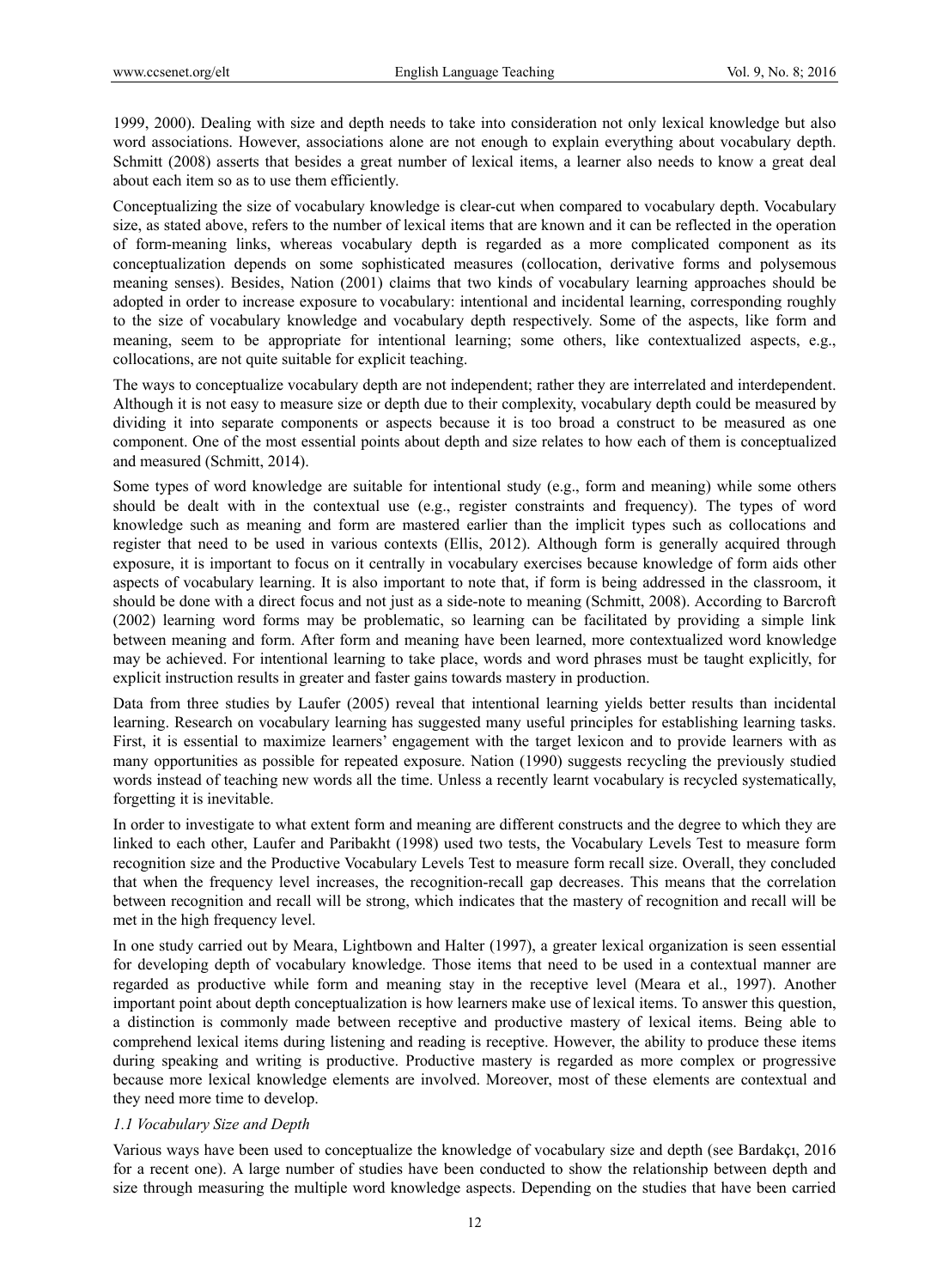out by researchers with the consideration of word aspects, it can be deduced that as vocabulary size increases, the relationship between size and depth might become weaker. On the contrary, size and depth relationship is stronger in smaller vocabulary sizes (Chui, 2006; Shimamoto, 2000).

Conceptualizing vocabulary depth is also feasible by measuring the mastery degree of single word knowledge aspect. In a series of studies that have been conducted by Verhallen and Schoonen (1993) through interviewing participants and considering their language proficiency test (TOEFL), they have suggested that as the knowledge of polysemous meaning senses increases, the vocabulary size also increases.

Another way of conceptualizing vocabulary depth and the degree of its relation to vocabulary size is derivation. Researchers came to the conclusion that the size and derivative knowledge have a moderate or even sometimes weak relationship (Schmitt & Meara, 1997; Schmitt & Zimmerman, 2002). Furthermore, a large vocabulary size is not a good indication of better knowledge of derivational morphology.

There are few studies conducted about the relation between the vocabulary size and collocations. The studies that have been carried out separately by Laufer and Goldstein (2004) and Nizonkiza (2012) are worth mentioning. The IELTS and TOEFL examinations were used in the first and second studies respectively. Both studies showed that there is a strong relationship between the mastery of collocations and higher degrees of language proficiency.

Lexical organization has become the most widespread way of the conceptualization of vocabulary depth. However, the results of the studies depending on lexical organization to compare size and depth are not clear. Akbarian (2010) used Vocabulary Level Test (VLT) and Word Association Format to find out the relation between vocabulary sizes and lexical organization and concluded that lexicons become more organized as vocabulary sizes increase. In another study comparing vocabulary size and depth, Zhang (2012) applied Structural Equation Modelling and found that vocabulary size has stronger weighting on vocabulary knowledge than depth. Depending on the studies relating to lexical organization, it is difficult to consider the relative strength of vocabulary size and depth (Schmitt, 2014).

## *1.2 Reading Strategies*

In addition to the studies on vocabulary size and depth in second language reading research, there are also some recent studies focusing on the importance of reading strategies in second language learning. It is generally claimed that reading is an active process in which readers use their background knowledge and some contextual clues to make inferences (Goodman, 1967; Smith, 1979, 1982; Clarke & Silberstein, 1977; Coady, 1979). When the related literature is reviewed, it can be observed that the role of meta-cognitive awareness has been in focus recently. Reading ability has been linked to metacognition, which is an awareness of how thinking takes place. The concept of metacognition is used to better explain the deliberate, conscious strategies that competent readers use.

According to Auerbach and Paxton (1997) "metacognition entails knowledge of strategies for processing texts, the ability to monitor comprehension, and the ability to adjust strategies as needed" (pp. 240-41). There is ample evidence to show that competent use of reading strategies to understand a text can make the difference between a skilled and a poor reader (Paris & Jakobs, 1984). Studies on metacognitive awareness of reading strategies stimulated researchers to investigate more about the readers' knowledge related to reading and reading strategies. One of these studies conducted by Sheorey and Mokhtari (2001) compared two groups of students, one group being composed of native speakers of English and the other non-native speakers in terms of their metacognitive awareness of the reading strategies. The findings of the study indicated that both groups of the participants were aware of the strategies included in the survey and referred to the same order of importance to the categories of the reading strategies included in the survey.

Component-skill approach to reading is another approach used in the field of second language reading research. According to this approach, reading consists of various cognitive processes such as decoding vocabulary knowledge, syntactic processing, metacognition and different measurement of sub-skills (Jeon & Yamashita, 2014). It is believed that such an approach may be helpful in the identification of major "predictors of reading among L2 readers with varying characteristics" (Jeon & Yamashita, 2014, p. 161).

Individual differences were the focus of meta-analysis as well. For instance, Jeon and Yamashita (2014) tried to find out whether individual differences in L2 reading comprehension results from L2 language knowledge (vocabulary, grammar) or by variance stemming from more language-general, cognitive and metacognitive processes. Their meta-analysis study focused on ten passage-level reading correlates of L2 reading comprehension and seven moderator levels. The results indicated that L2 grammar knowledge, vocabulary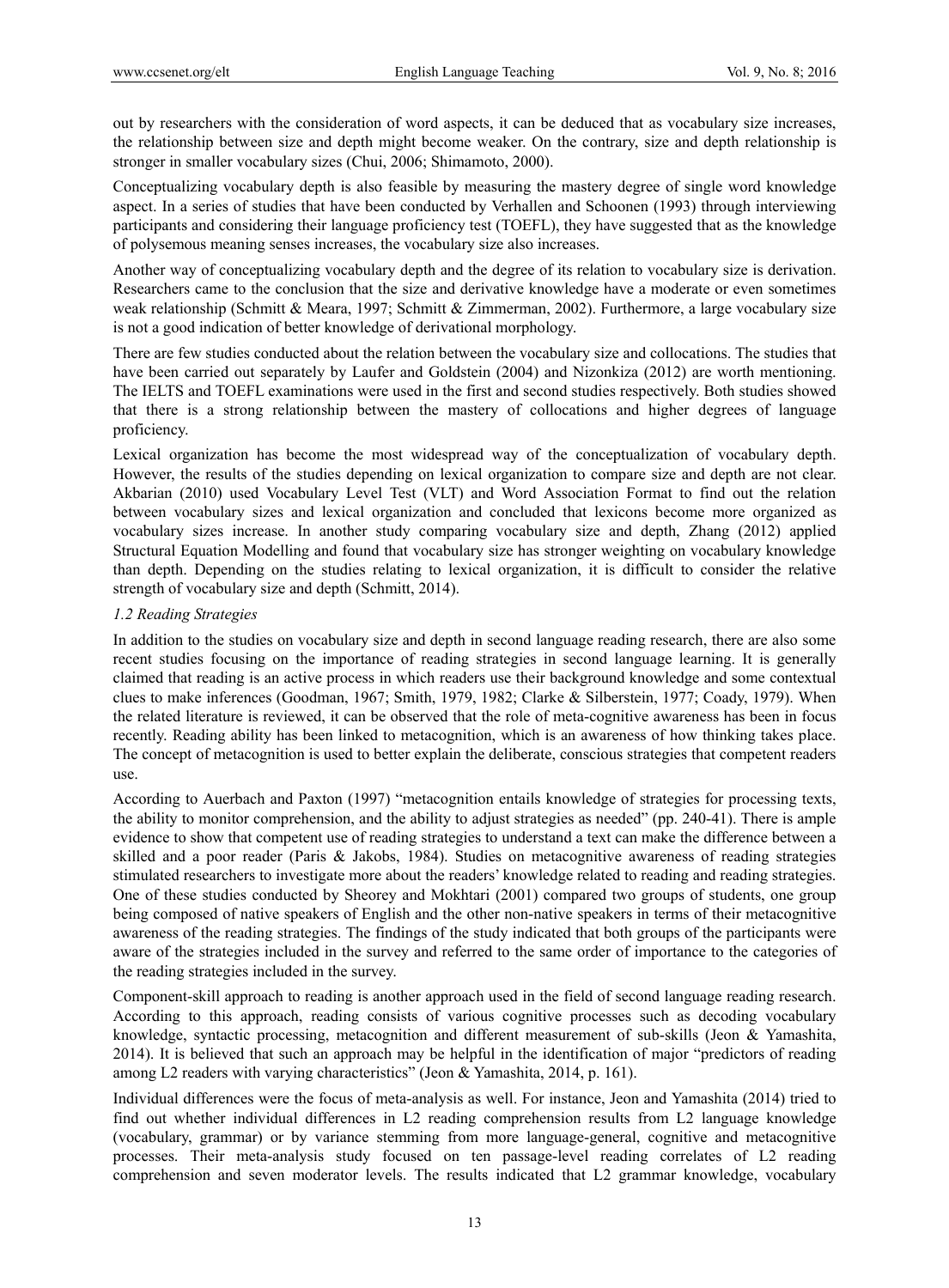knowledge and L2 decoding were the strongest correlates of L2 reading comprehension while metacognition was the weakest one.

Research on L2 reading strategies indicates that there are many factors that restrict or assist the use of reading strategies such as learner's age, exposure to or previous experience with the target language. Regarding exposure to and experience with the target language, Sanders (2004) carried out a study with students in the US learning Italian as a foreign language. Those that had been exposed to Italian for 4 or 5 years used considerably more strategies than those with less exposure. Concerning learners' age, Pressley and Afflerbach (1995) and Baker (2008) have discovered that skilled adult readers focus on cognitive and metacognitive strategies more often while younger readers get benefit from decoding strategies. Moreover, Alhaqbani and Riazi (2012) focused on Arabic as an L2 and aimed to discover university students' metacognitive awareness of reading strategies. They also tried to find out other potential factors affecting the use of reading strategies in the Arabic academic context. The findings indicated that the participants generally had a high level of metacognitive awareness, and the students' academic experience and their nationalities were found to be significant factors affecting their use of reading strategies.

By looking at the studies mentioned so far, we can clearly see that research on L2 reading strategies and vocabulary knowledge is quite extensive. However, the number of studies concerning text inferencing skills of EFL learners and their vocabulary size are quite limited. The present study is built on the previous studies on L2 reading and aims to determine the effect of depth of vocabulary knowledge and metacognitive reading strategies on inferencing in reading comprehension. Hence, our aim is to provide answers to the following research question:

To what extent do metacognitive reading strategies and depth of vocabulary knowledge affect Turkish EFL learners' text inferencing skills?

## **2. Methodology**

## *2.1 Participants*

The population for the current study consisted of 70 freshmen majoring in English language teaching (ELT) at a state university in Turkey. Of the 70 participants, 80% (n=56) were females and 20% (n=14) were males. The age range of the participants was between 18 and 25, the mean being 22.

## *2.2 Instrumentation and Procedures*

To gather data, three instruments namely the Word Association Test (WAT), the Metacognitive Awareness of Reading Strategies Inventory (MARSI) and an inferencing test were used.

## *2.3 Word Association Test (WAT)*

The Word Association Test was first developed by Read (1993) and measures the learners' depth of vocabulary knowledge by using synonymy and collocation. Version 4.0 of the WAT developed by Qian (2002) was used in this study. Permission to use the test was obtained through personal contact with Dr. Qian, who reported the reliability of this version as 0.89. There are 40 items in the test and each item has a target word and two columns with four words. The words in the first column can be a synonym or synonyms of the given word while the words in the second column are collocations used with that word. Each item has four correct answers the arrangements of which can be in one of the following combinations: (a) two in the first column and two in the other; (b) three in the first column and one in the second column; (c) one in the first and three in the second. The following figure shows two examples of WAT items:

| 1. Peak     |            |                |              |             |                |              |             |
|-------------|------------|----------------|--------------|-------------|----------------|--------------|-------------|
| (A)initial  | $(B)$ top  | (C)crooked     | (D) punctual | $(E)$ time  | (F)performance | (G)beginning | (H)speed    |
| 2. Accurate |            |                |              |             |                |              |             |
| $(A)$ exact | (B)helpful | (C)responsible | (D) reliable | $(E)$ error | $(F)$ event    | (G)memory    | (H)estimate |

Figure 1. Two examples of WAT items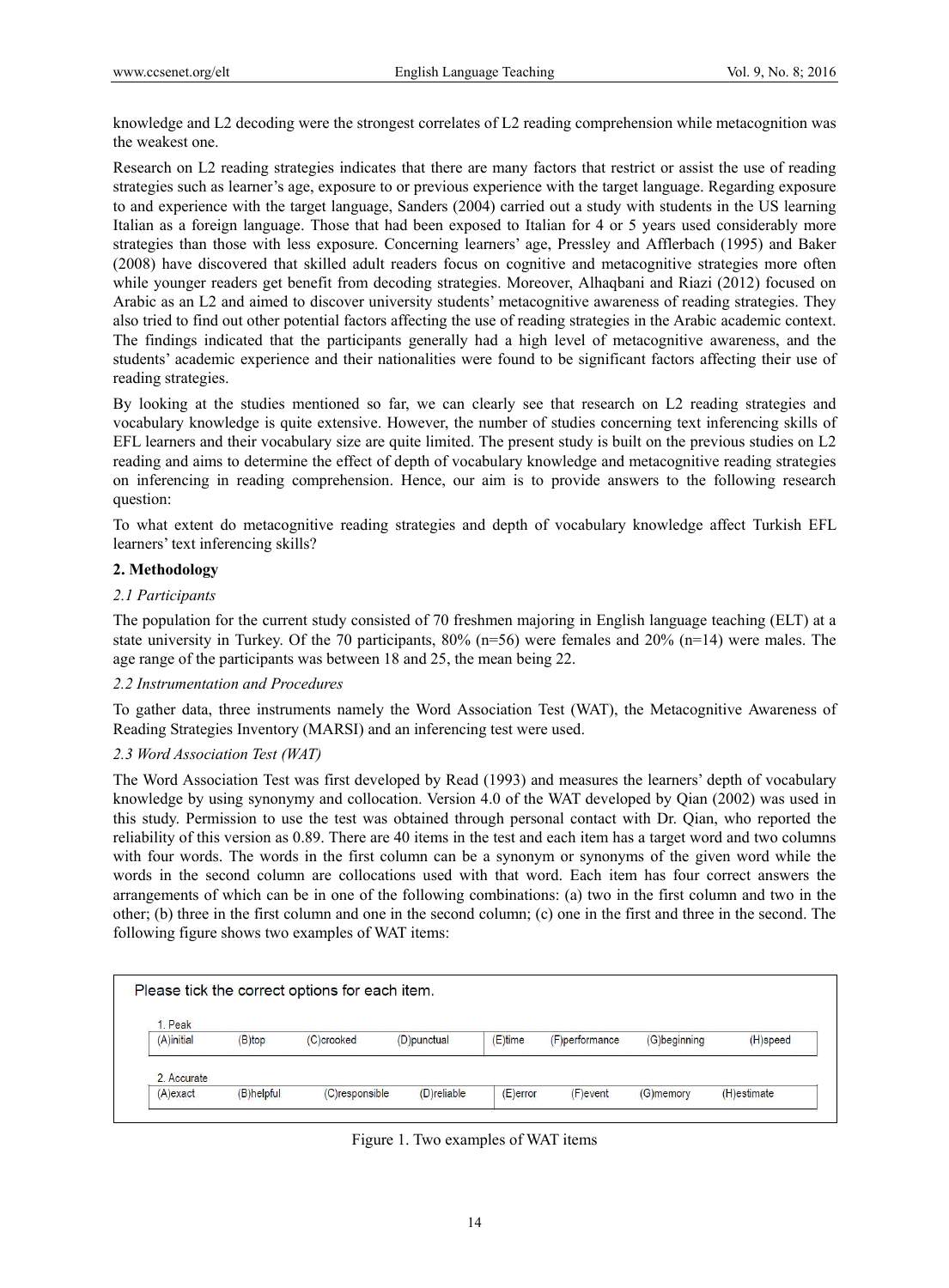The participants get one point for each correct answer, and the maximum possible score is 160. The total score that each of the participant gets represents his/her depth of vocabulary knowledge.

## *2.4 Metacognitive Awareness of Reading Strategies Inventory (MARSI)*

MARSI was developed by Mokhtari and Reichard (2002) and assesses readers' metacognitive awareness and their perceived reading strategy use while reading for academic purposes or reading for school subjects. The inventory has 30 items using a 5-point Likert-type scale ranging from 1 (I never do this) to 5 (I always do this), and it has three subscales or factors as Global Reading Strategies, Problem-Solving Strategies and Support Reading Strategies. When administering MARSI, the steps which were explained by Mokhtari and Reichard (2002) in their study were followed.

### *2.5 Text Inferencing Test*

The inference test items for this study were taken from a national standardized proficiency exam commonly used in Turkey. The test comprised four reading paragraphs each followed by three multiple-choice inferencing questions, and each question has five options.

These three instruments were administered to the participants at weekly intervals. The participants completed WAT and inference test within 45-minute class period, and they were allowed to complete MARSI at their own pace.

In order to determine whether reading strategies or depth of vocabulary knowledge is a predictor of EFL learners' performances in reading-related inferencing questions a hierarchical multiple regression analysis was carried out. However, there are some assumptions that need to be met before carrying out a regression analysis, and these assumptions had to be checked. The first assumption that was checked was related to the sampling size. According to Coakes (2005) for a standard regression, at least twenty times more cases than predictors are needed. In the current study, there are two predictors, and this assumption is met with a sample size of 70.

As the next step, in order to see if there are any possible measurement errors, outliers were checked by determining Mahalanobis distance values for each case, and values greater than 15 were removed from the data set, which is a general tendency with populations less than 100 (Field, 2009). The data were collected from 70 participants, but since the data collected from 3 of them were determined as outliers, they were excluded from the analysis.

The assumption related to multicollinearity, which might be a major problem during data analysis if not met, was checked through the variance inflation factor (VIF) scores among the coefficients. Generally, scores greater than 10 and an average score greater than 1 are serious concerns (Field, 2009), and in the current dataset no such scores were detected.

Residual scatterplots were used to test normality, linearity, homoscedasticity and independence of residuals (Coakes, 2005). Histogram, scatter and percent-percent (P-P) plots were used to check these assumptions and no potential problems that would violate them could be detected.

## **3. Results and discussion**

To determine the relative predictive powers of depth of vocabulary knowledge and reading strategies over inferencing questions, reading strategy and word association test scores were hierarchically regressed on the inferencing scores of the participants. The results of the initial ANOVA test indicated that when the predictors are reading strategies alone (global, problem solving and support), there was no significant effect on the inferencing scores (F  $(3, 63) = 1.478$ , p > .05). However, ANOVA results for word association knowledge along with reading strategies indicated a statistical significance (F  $(4, 62) = 2.866$ , p > .05). Two models were created to determine the potential predictive powers of reading strategies alone and depth of vocabulary knowledge together with these strategies. These models are demonstrated in Table 1.

|              |      |                |                         | <b>Standard error</b> |              |               |  |
|--------------|------|----------------|-------------------------|-----------------------|--------------|---------------|--|
| <b>Model</b> | R    | $\mathbb{R}^2$ | Adjusted $\mathbb{R}^2$ | of the estimate       | $R^2$ change | Sig. F change |  |
|              | .256 | .066           | .021                    | 5.072                 | .066         | .229          |  |
|              | .395 | .156           | .102                    | 4.860                 | .090         | .012          |  |

Table 1.  $\mathbb{R}^2$  table for reading strategies and depth of vocabulary as the predictor inferencing

*Predictors: (Constant), reading strategies, depth of vocabulary knowledge.*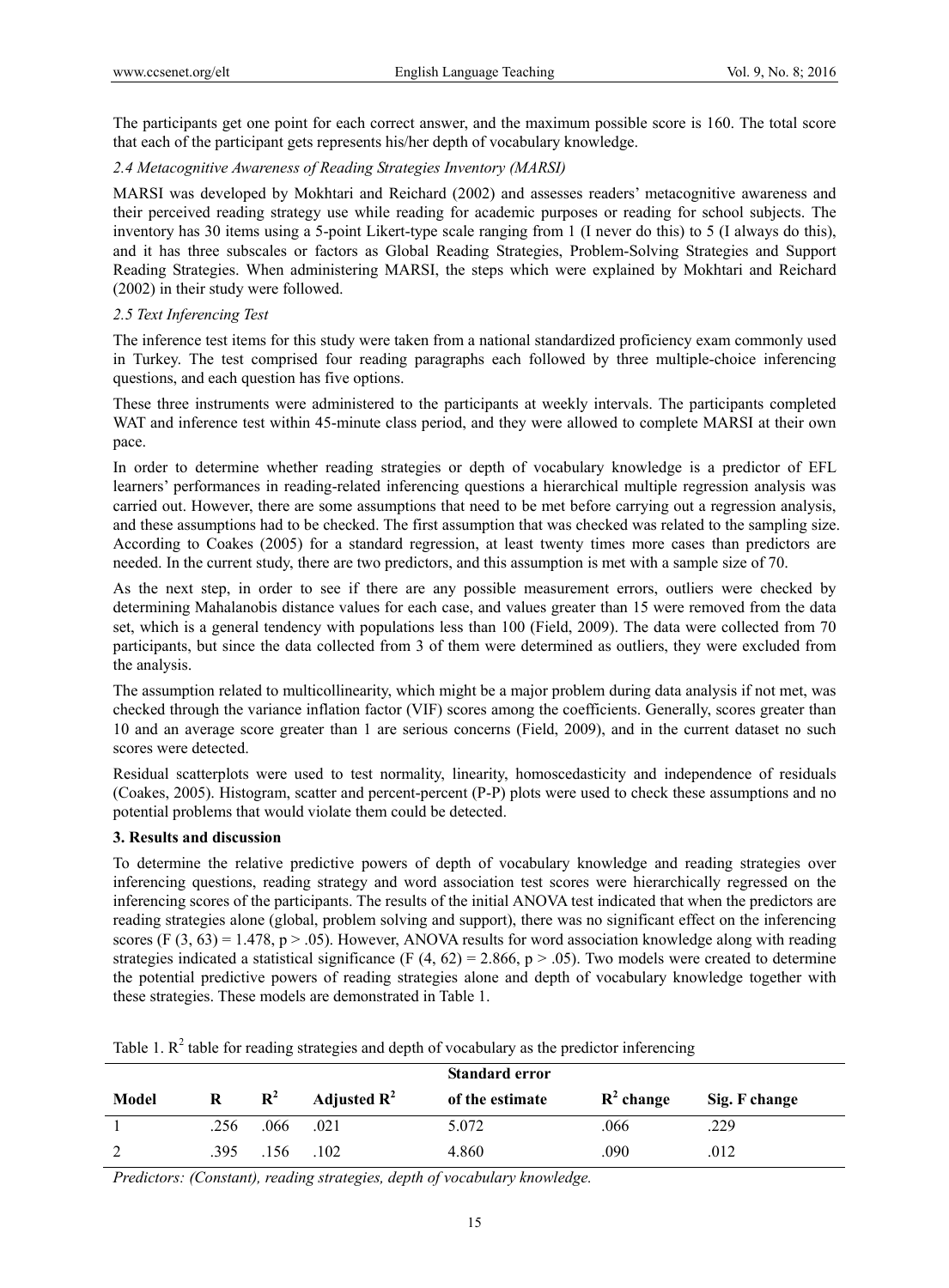As is clear from Table 1, the  $R^2$  value for Model 1 is .066, which means that reading strategies explain only about 6.6% of the variance in inferencing scores with 5.072 as standard error of the estimate. In the second model, where word association scores are calculated with the reading strategy scores, the  $R<sup>2</sup>$  value is .156, and this means that the second model can explain 15.6% of the variation. When the change in the  $R^2$  change is examined, it becomes clear that the change stemming from the inclusion of the word association test scores is .090, which is statistically significant ( $p$ < .05). To see this interaction between the predictors in details, Table 2 can be analysed.

|                 |       | Unstandardized coefficients | <b>Standardized</b><br>coefficient |       | Sig. |
|-----------------|-------|-----------------------------|------------------------------------|-------|------|
| Model           | B     | <b>Standard error</b>       | (ß)                                |       |      |
| 1 (Constant)    | 7.660 | 5.01                        |                                    | 1.502 | .138 |
| WAT             | .104  | .040                        | .318                               | 2.576 | .012 |
| Global          | .053  | .138                        | .077                               | .381  | .705 |
| Problem solving | .070  | .183                        | .060                               | .383  | .703 |
| Support         | .032  | .166                        | .039                               | .192  | .848 |

Table 2. The results of regression analysis for reading strategies and word association

*Dependent variable: inferencing.* 

The results of the hierarchical regression analysis for reading strategies and word association scores are displayed in Table 2. In the table, reading strategy scores are displayed separately. Interestingly, none of the reading strategies seems to have an effect on the inferencing scores of the participants (β = .077, .060, .039; p>.05). On the other hand, with obviously larger t and β values, the word association scores (β = .318, p < .05) seem to be a strong predictor of the inferencing scores.

The relationships between L2 reading strategies and comprehension are not simple and straightforward (Carrell, Pharis & Liberto, 1989). There are a number of factors playing role in effective L2 reading and comprehension, and L2 vocabulary knowledge is just one of them. However, as was mentioned earlier, the number of studies concerning text inferencing skills of EFL learners and their vocabulary size are quite limited. In the related literature, it has been suggested that the advanced L2 readers benefit from the general inferencing skill as a compensation for skills such as vocabulary knowledge and word recognition (Mcmillion & Shaw, 2008). The results of the current study suggest that the otherwise could also be discussed; depth of vocabulary knowledge might be helping L2 learners to make inferences about the text.

The current results also indicate that although depth of vocabulary knowledge is statistically a more powerful predictor of text inferencing in L2, it is not a very significant one because the variance that can be explained depending on depth of vocabulary knowledge is only about 15% (see Table 1). There are other factors that affect L2 comprehension and inferencing skills. The point worth mentioning here is that reading is obviously a schema-based process in which patterns of thought are organized and their relations are activated, and if somehow there are mismatches between the prior knowledge of the reader and the text at hand, which has been referred to as content-schemata (Carrell, 1983), comprehension and memory will become poor (Carroll, 2008).

The results of some studies suggest that depth of vocabulary knowledge is a more powerful predictor of lexical inferencing in L2. For example, after examining the relationship between ESL learners' depth of vocabulary knowledge, their lexical inferencing strategy use and their ability to derive word meaning from context, Nassaji (2004) found a significant relationship between depth of vocabulary knowledge and the degree and type of strategy use and success. He claimed that learners with stronger depth of vocabulary knowledge made use of certain types of strategies more frequently compared to those with weaker depth of vocabulary knowledge. Furthermore, the stronger students used certain types of lexical inferencing strategies more effectively and depth of vocabulary knowledge appeared as a significant contribution to inferential success when compared to learner's degree of strategy use.

The potential relationship between lexical and text inferencing is also worth mentioning. For example, Nassaji (2003) reports the results of his study in which he analysed the use of strategies and knowledge sources in L2 lexical inferencing and their relationship with inferential success. The results showed that "(a) overall, the rate of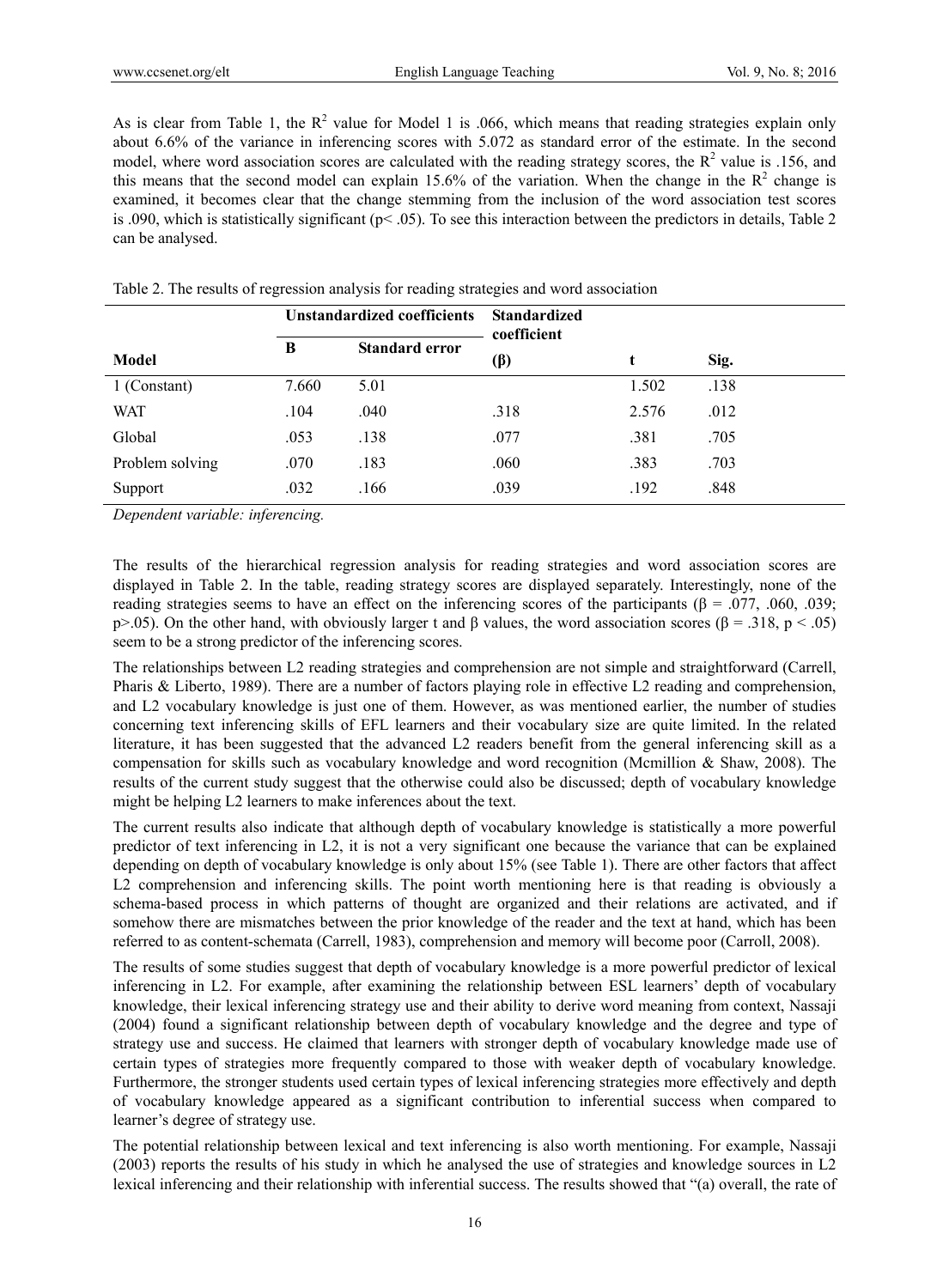success was low even when learners used the strategies and knowledge sources they had at their disposal, (b) different strategies contributed differentially to inferencing success, and (c) success was related more to the quality rather than the quantity of the strategies used." (p. 645). The implication of these findings was a need to support a model distinguishing between reading strategies and the ability to make use of these strategies appropriately and effectively. The same might be the case with the results of the current study related to reading strategies as they were in no way significant predictors of inferencing skills. It seems that, EFL learners who make use of a variety of reading strategies without training will go through problems on the way to effective comprehension of a text written in L2; therefore, training about reading strategies is very likely to help EFL learners to develop better inferencing skills.

#### **5. Conclusion and Suggestions**

Reading has been proclaimed to involve assorted knowledge and skill based components. Jeon and Yamashita (2014) displayed the existence of interrelations between L2 reading comprehension and variables such as decoding vocabulary knowledge, syntactic processing, metacognition and differential measurement of sub-skills. It has also been substantiated that vocabulary, working memory and general lexical access processes are components of fluent reading (Baddeley, Logie, Nimmo-Smith, & Brereton, 1985). Sanders (2004) proved the impact of a learner's age and exposure to or previous experience with target language on his/her use of reading strategies. Therefore, it would not be flawed logic to assume that there are quite a few agents that operate on the basic L2 reading comprehension skill.

Studies on factors influencing L2 lexical inferencing skill have also been conducted. Variables such as topic familiarity and passage sight vocabulary (Pulido, 2007), depth of vocabulary knowledge (Nassaji, 2004), grammatical knowledge (Kaivanpanah & Alavi, 2008), perceptual learning style preferences (Shen, 2010), and first language lexicalization (Paribakht, 2005) have been shown to bring about changes in L2 learners' lexical inferencing ability.

What makes the current study novel is the lack of research focusing on the determinants of the ability of inferencing as a general reading skill. Inferencing of ideas from between the lines is regarded an essential sub-skill of general reading proficiency in our study. To the best of our knowledge, we can claim that the current study can be the first attempt to unearth factors influencing inferencing in L2 reading. In this research, we concentrated our attention on the potential effects of vocabulary depth and metacognitive awareness of reading strategies on inferencing.

As previously mentioned in the results section, even if the word association test scores seem to be a stronger predictor of the inferencing scores compared to the reading strategy scores, the variance that the word association test scores can explain seem be around only 15%. One can conclude from this finding that vocabulary depth is one of the many potential determinants of the inferencing ability. However, on its own, it can only slightly explain account for the variance on inferencing, which leads us to the deduction that there are other factors that affect L2 learners' inferencing ability.

We suggest that studies inquiring the effects of other variables on inferencing be conducted to help discover the sources of variation on this significant reading skill. Potential variables include grammatical knowledge, learning styles, affective variables such as self-efficacy or anxiety, general world knowledge, beliefs about language learning and so on. In addition, the relationship between lexical and text inferencing is another issue waiting to be resolved.

#### **References**

- Akbarian, I. (2010). The relationship between vocabulary size and depth for ESP/EAP learners. *System, 38*, 391-401. http://dx.doi.org/10.1016/j.system.2010.06.013
- Alhaqbani, A., & Riazi, M. (2012). Metacognitive awareness of reading strategy use in Arabic as a second language. *Reading in a Foreign Language, 24*(2), 231-255.
- Auerbach, E. R., & Paxton, D. (1997). It's not the English thing: Bringing reading research into the ESL classroom, *TESOL Quarterly, 31*(2), 237-255. http://dx.doi.org/10.2307/3588046
- Baddeley A., Logie R., Nimmo-Smith, I., & Brereton N. (1985). Components of fluent reading. *Journal of Memory and Language, 24*, 119-131. http://dx.doi.org/10.1016/0749-596X(85)90019-1
- Baker, L. (2008). Metacognitive development in reading: Contributors and consequences. In K. Mokhtari, & R. Sheorey (Eds.), *Reading strategies of first- and second-language learners: See how they read* (pp. 25-42). Norwood, MA: Christopher-Gordon.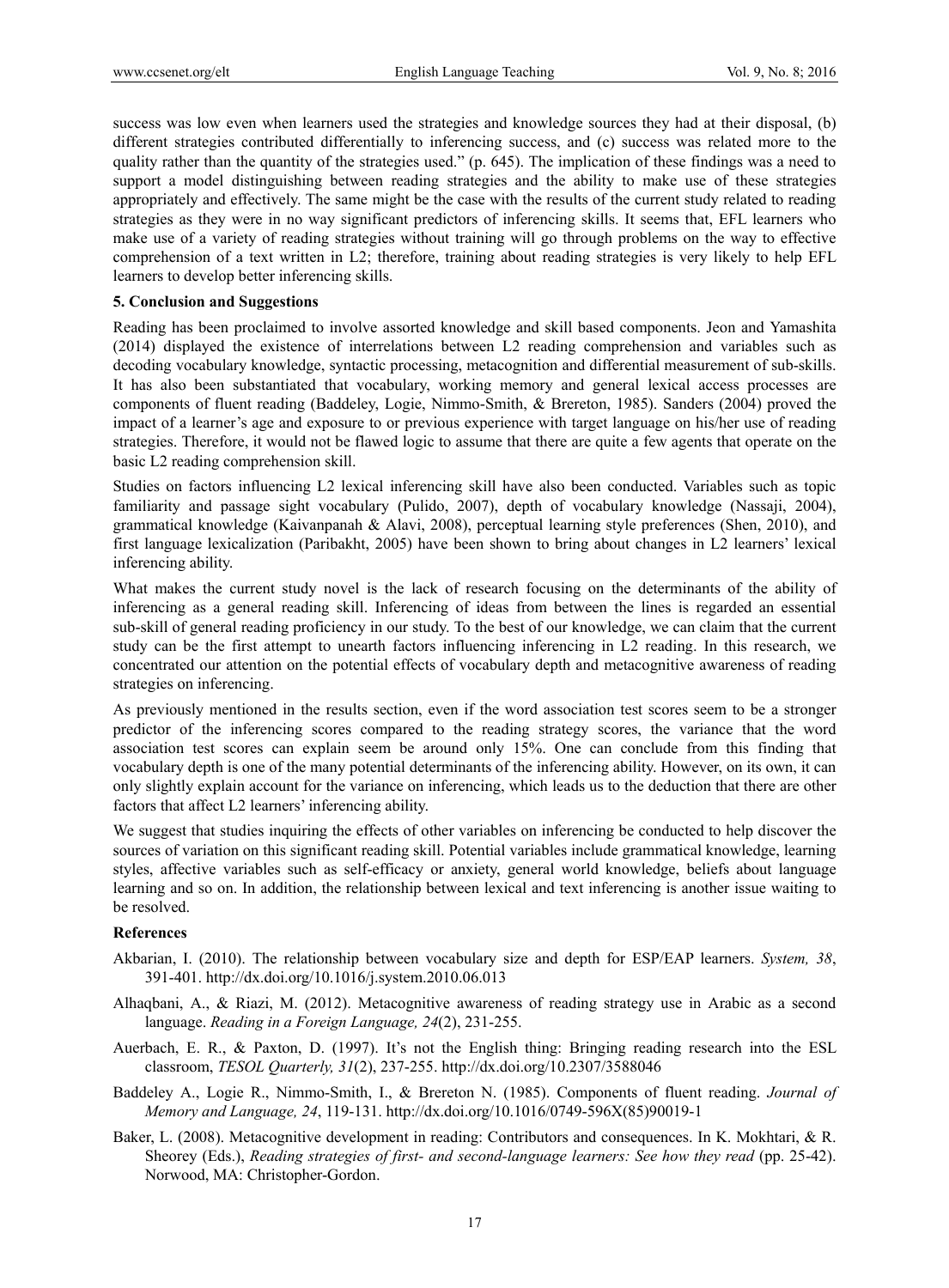- Barcroft, J. (2002). Semantic and structural elaboration in L2 lexical acquisition. *Language Learning, 52*(2), 323-363. http://dx.doi.org/10.1111/0023-8333.00186
- Bardakçı, M. (2016). Breadth and depth of vocabulary knowledge and their effects on L2 vocabulary profiles. *English Language Teaching, 9*(4), 239-250. http://dx.doi.org/10.5539/elt.v9n4p239
- Carrell, P. L. (1983). Three components of background knowledge in reading comprehension. *Language Learning, 33*(2), 183-207. http://dx.doi.org/10.1111/j.1467-1770.1983.tb00534.x
- Carrell, P. L., Pharis, B. G., & Liberto, J. C. (1989). Metacognitive strategy training for ESL reading. *TESOL Quarterly, 23*, 647-678. http://dx.doi.org/10.2307/3587536
- Carroll, D.W. (2008). *Psychology of Language.* Belmont, CA: Thomson Wadsworth.
- Carter, R., & McCarthy, M. (1988). *Vocabulary & language teaching*. London: Longman.
- Chui, A. S. Y. (2006). A study of the English vocabulary knowledge of university students in Hong Kong. *Asian Journal of English Language Teaching, 16*, 1-23.
- Clarke, M., & Silberstein, S. (1977). Toward a realization of psycholinguistic principles for the ESL reading class. *Language Learning, 27*, 134-154. http://dx.doi.org/10.1111/j.1467-1770.1977.tb00297.x
- Coady, J. (1979). A psycholinguistic model of the ESL reader. In R. Mackay, B. Barkman, & R. Jordan, (Eds.), *Reading in a Second Language* (pp. 5-12). Newbury House, Rowley, MA.
- Coakes, S. (2005). SPSS: *Analysis without anguish using SPSS: v. 12*. Milton: John Wiley & Sons.
- Daller, H., Milton, J., & Treffers-Daller, J. (2007). *Modelling and assessing vocabulary knowledge*. Cambridge: Cambridge University Press. http://dx.doi.org/10.1017/CBO9780511667268
- Ellis, N. C. (2012). What can we count in language, and what counts in language acquisition, cognition, and use? In S. T. Gries, & D. S. Divjak (Eds.), *Frequency effects in language learning and processing* (Vol. 1, pp. 7-34). Berlin, Germany: Mouton de Gruyter. http://dx.doi.org/10.1515/9783110274059.7
- Farr, R., Carey, R., & Tone, B. ( 1986). *Recent theory and research into the reading process: Implications for reading assessment*. In J. Orasanu (Ed) Reading Comprehension: From Research to Practice. Hillsdale: NJ: Erlbaum Associates.
- Field, A. (2009). *Discovering statistics using SPSS: and sex and drugs and rock "n" roll*. London: Sage publications.
- Goodman, K. (1967). Reading: a psycholinguistic guessing game. *Journal of the Reading Specialist, 6*,126-135. http://dx.doi.org/10.1080/19388076709556976
- Hannon, B., & Daneman, M. (2001). A new tool for measuring and understanding individual differences in the component processes of reading comprehension. *Journal of Educational Psychology, 93*, 103-128. http://dx.doi.org/10.1037/0022-0663.93.1.103
- Jeon, E. H., & Yamashita, J. (2014). L2 Reading comprehension and its correlates: A meta-analysis. *Language Learning, 64*(1), 160-212. http://dx.doi.org/10.1111/lang.12034
- Kaivanpanah, S., & Alavi, S. M. (2008). The role of linguistic knowledge in word-meaning inferencing. *System*, 172-195. http://dx.doi.org/10.1016/j.system.2007.10.006
- Laufer, B. (2005). Focus on form in second language vocabulary learning. *EUROSLA Yearbook, 5*, 223-250. http://dx.doi.org/10.1075/eurosla.5.11lau
- Laufer, B., & Goldstein, Z. (2004). Testing vocabulary knowledge: Size, strength, and computer adaptiveness. *Language Learning, 54*, 399-436. http://dx.doi.org/10.1111/j.0023-8333.2004.00260.x
- Laufer, B., & Paribakht, T. S. (1998). The relationship between passive and active vocabularies: Effects of language learning context. *Language Learning, 48*, 365-391. http://dx.doi.org/10.1111/0023-8333.00046
- Mcmillion, A., & Shaw, P. (2008). Reading comprehension in advanced L2 users of English. In J. Lainio, & A. Leppännen (Eds.), *Linguistic diversity and sustainable development* (pp. 209-224). ASLA.
- Meara, P., Lightbown, P. M., & Halter, R. H. (1997). Classrooms as lexical environments. *Language Teaching Research, 1*(1), 28-47. http://dx.doi.org/10.1177/136216889700100103
- Mokhtari, K., & Reichard, C. (2002). Assessing students' metacognitive awareness of reading strategies. *Journal of Educational Psychology*, 94 (2), 249-259. http://dx.doi.org/10.1037//0022-0663.94.2.249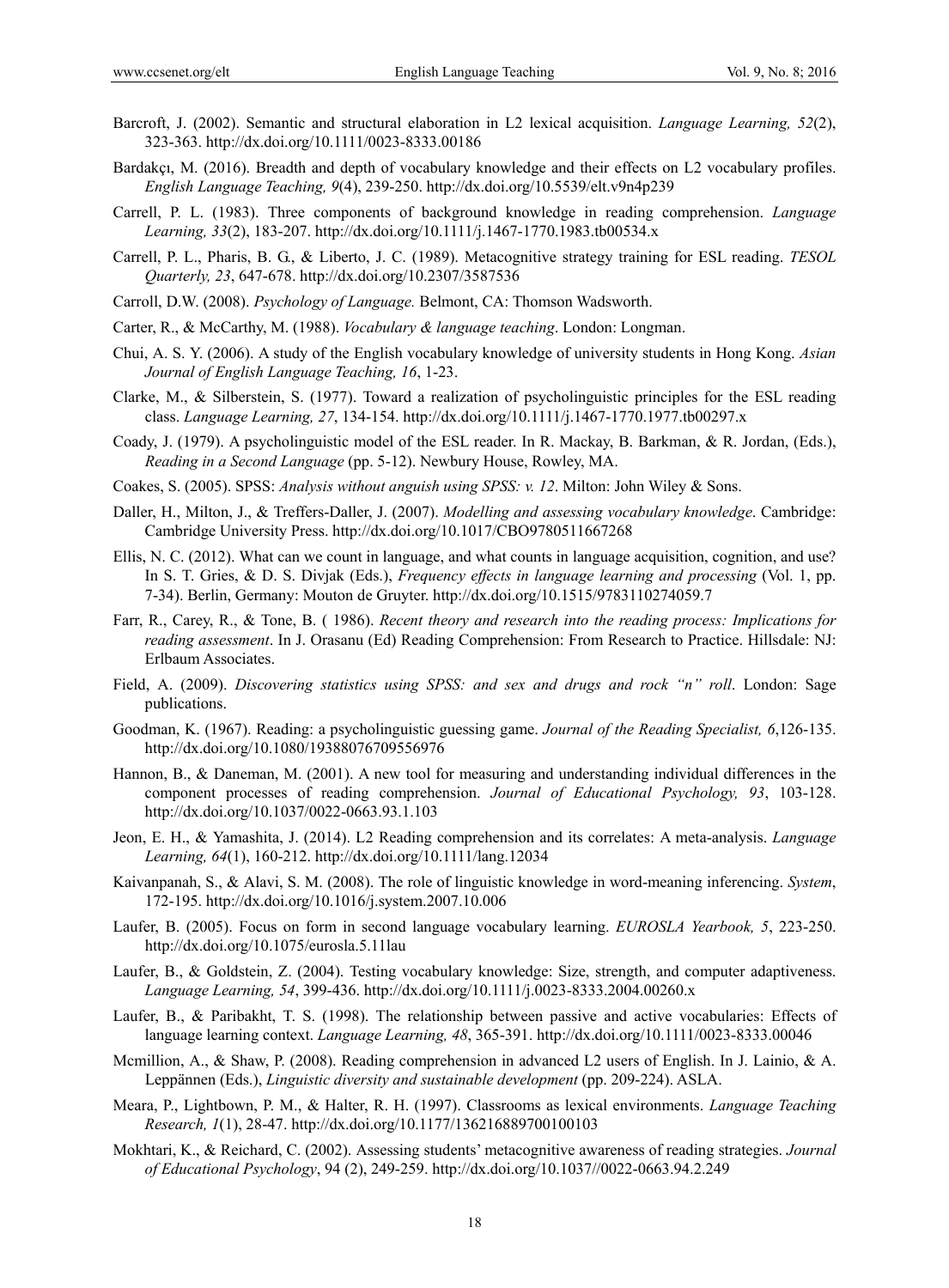- Nassaji, H. (2003). L2 vocabulary learning from context: Strategies, knowledge sources, and their relationship with success in L2 lexical inferencing. *Tesol Quarterly, 37*(4), 645-670. http://dx.doi.org/10.2307/3588216
- Nassaji, H. (2004). The relationship between depth of vocabulary knowledge and L2 learners' lexical inferencing strategy use and success. *The Canadian Modern Language Review, 62*(1), 107-135. http://dx.doi.org/10.1111/j.1540-4781.2006.00431.x
- Nation, I. S. P. (1990). *Teaching and learning vocabulary*. New York: Heinle and Hienle.
- Nation, I. S. P. (2001). *Learning vocabulary in another language*. Cambridge: Cambridge University Press. http://dx.doi.org/10.1017/CBO9781139524759
- Nation, P., & Newton, J. (1997). Teaching vocabulary. In J. Coady, & T. Huckin (Eds.), *Second language vocabulary acquisition* (pp. 238-254). New York: Cambridge University Press.
- Nizonkiza, D. (2012). Quantifying controlled productive knowledge of collocations across proficiency and word frequency levels. *Studies in Second Language Learning and Teaching, 2*, 67-92. http://dx.doi.org/10.14746/ssllt.2012.2.1.4
- Oakhill, J., & Garnham, A. (1988). *Becoming a skilled reader*. Oxford. Basil Blackwell Ltd.
- Paribakht, T. S. (2005). The influence of first language lexicalization on second language lexical inferencing: A study of Farsi-speaking learners of English as a foreign language. *Language Learning, 55*, 701-748. http://dx.doi.org/10.1111/j.0023-8333.2005.00321.x
- Paris, S., & Jacobs, J. (1984). The benefits of informed instruction for children's reading awareness and comprehension skills. *Child Development, 55*, 2083-2093. http://dx.doi.org/10.2307/1129781
- Pressley, M., & Afflerbach, P. (1995). *Verbal protocols of reading: The nature of constructively responsive reading*. Hillsdale, NJ: Lawrence Erlbaum Associates.
- Pulido, D. (2007). The effects of topic familiarity and passage sight vocabulary on L2 lexical inferencing and retention through reading. *Applied Linguistics, 28*, 66-86. http://dx.doi.org/10.1093/applin/aml049
- Qian, D. D. (1999). Assessing the roles of depth and breadth of vocabulary knowledge in reading comprehension. *Canadian Modern Language Review, 56*, 282-307. http://dx.doi.org/10.3138/cmlr.56.2.282
- Qian, D. D. (2000). *Validating the role of depth of vocabulary knowledge in assessing reading for basic comprehension*. Princeton, NJ: Educational Testing Service.
- Qian, D. D. (2002). Investigating the relationship between vocabulary knowledge and academic reading performance: An assessment perspective. *Language Learning, 52*, 513-536. http://dx.doi.org/10.1111/1467-9922.00193
- Read, J. (1993). The development of a new measure of L2 vocabulary knowledge. *Language Testing, 11*, 355-371. http://dx.doi.org/10.1177/026553229301000308
- Read, J. (2000). *Assessing vocabulary*. Cambridge, UK: Cambridge University Press. http://dx.doi.org/10.1017/CBO9780511732942
- Sanders, C. A. (2004). *Differences in strategy use among learners of Italian with various amounts of previous language experience.* Unpublished PhD dissertation, University of Texas, Austin.
- Schmitt, N. (2008). Review article instructed second language vocabulary learning. *Language Teaching Research, 12*(3), 329-363. http://dx.doi.org/10.1177/1362168808089921
- Schmitt, N. (2014). Conceptual review article size and depth of vocabulary knowledge: what the research shows. *Language Learning, 64*(4), 913-951. http://dx.doi.org/10.1111/lang.12077
- Schmitt, N., & Meara, P. (1997). Researching vocabulary through a word knowledge framework. *Studies in Second Language Acquisition, 19*, 17-36. http://dx.doi.org/10.1017/s0272263197001022
- Schmitt, N., & Zimmerman, C. B. (2002). Derivative word forms: What do learners know? *TESOL Quarterly, 36*(2), 145-171. http://dx.doi.org/10.2307/3588328
- Shen, H. H. (2010). Imagery and verbal coding approaches in Chinese vocabulary instruction. *Language Teaching Research, 14*(4), 485-499. http://dx.doi.org/10.1177/1362168810375370.
- Sheorey, R., & Mokhtari, K. (2001). Differences in the metacognitive awareness of reading strategies among native and non-native readers. *System, 29*, 431-449. http://dx.doi.org/10.1016/S0346-251X(01)00039-2
- Shimamoto, T. (2000). An analysis of receptive vocabulary knowledge: Depth versus breadth. *JABAET, 4*, 69-80.